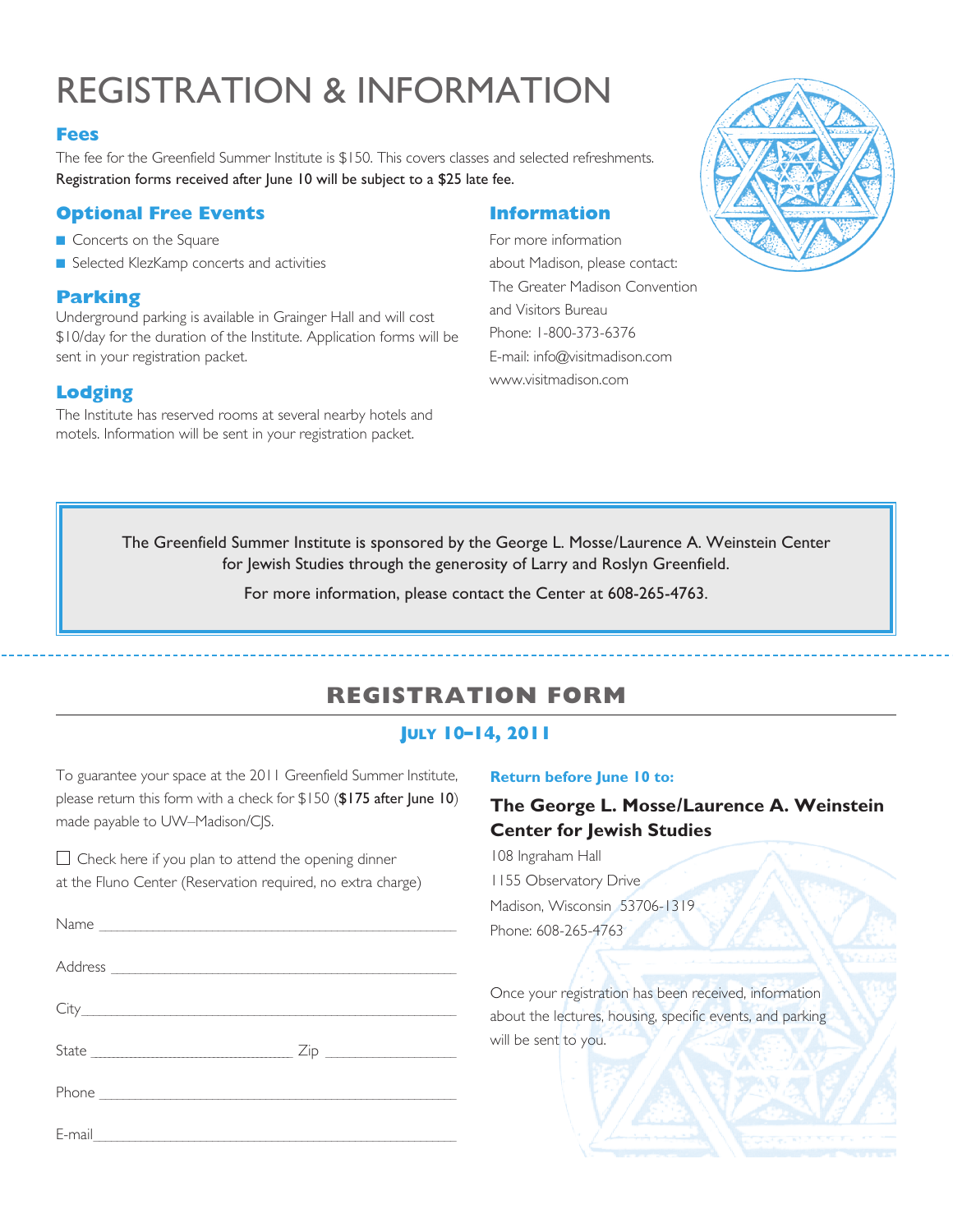MOSSE/WEINSTEIN



108 Ingraham Hall 1155 Observatory Drive Madison, WI 53706



#### **Twelfth Annual Greenfield Summer Institute**

Yiddish in the Twenty-first Century

The George L. Mosse/Laurence A. Weinstein Center for Jewish Studies

## **Twelfth Annual Greenfield Summer Institute**

# Yiddish in the Twenty-first Century

July 10–14, 2011 University of Wisconsin–Madison

### The George L. Mosse/Laurence A. Weinstein Center for Jewish Studies invites you to an unforgettable week of summer learning and fun.

Whether you're an alum who wants to relive your college days, a friend of Jewish Studies who wants to share the excitement of Jewish learning, or a member of the public interested in studying Jewish history and culture, you are invited to participate in the Twelfth Annual Greenfield Summer Institute, *Yiddish in the Twenty-first Century*.

This summer's Institute will examine the past, present, and future of Yiddish as a language and a culture through a series of lectures by leading scholars in the field of Yiddish studies. Our speakers will cover a range of topics, such as the challenge of raising Yiddish-speaking children today, the status of Yiddish in Israel, and Yiddish theatre. The week of learning also includes dinners and entertainment, and this year, for the first time, will run concurrently with the Madison KlezKamp. Greenfield participants will be invited to attend a number of evening KlezKamp concerts and events. A variety of other afternoon and evening programs will evoke a powerful intellectual experience amid the sights and sounds that make Madison in the summer a visitor's paradise.

Space is limited, so please register early. Registration deadline: June 10, 2011.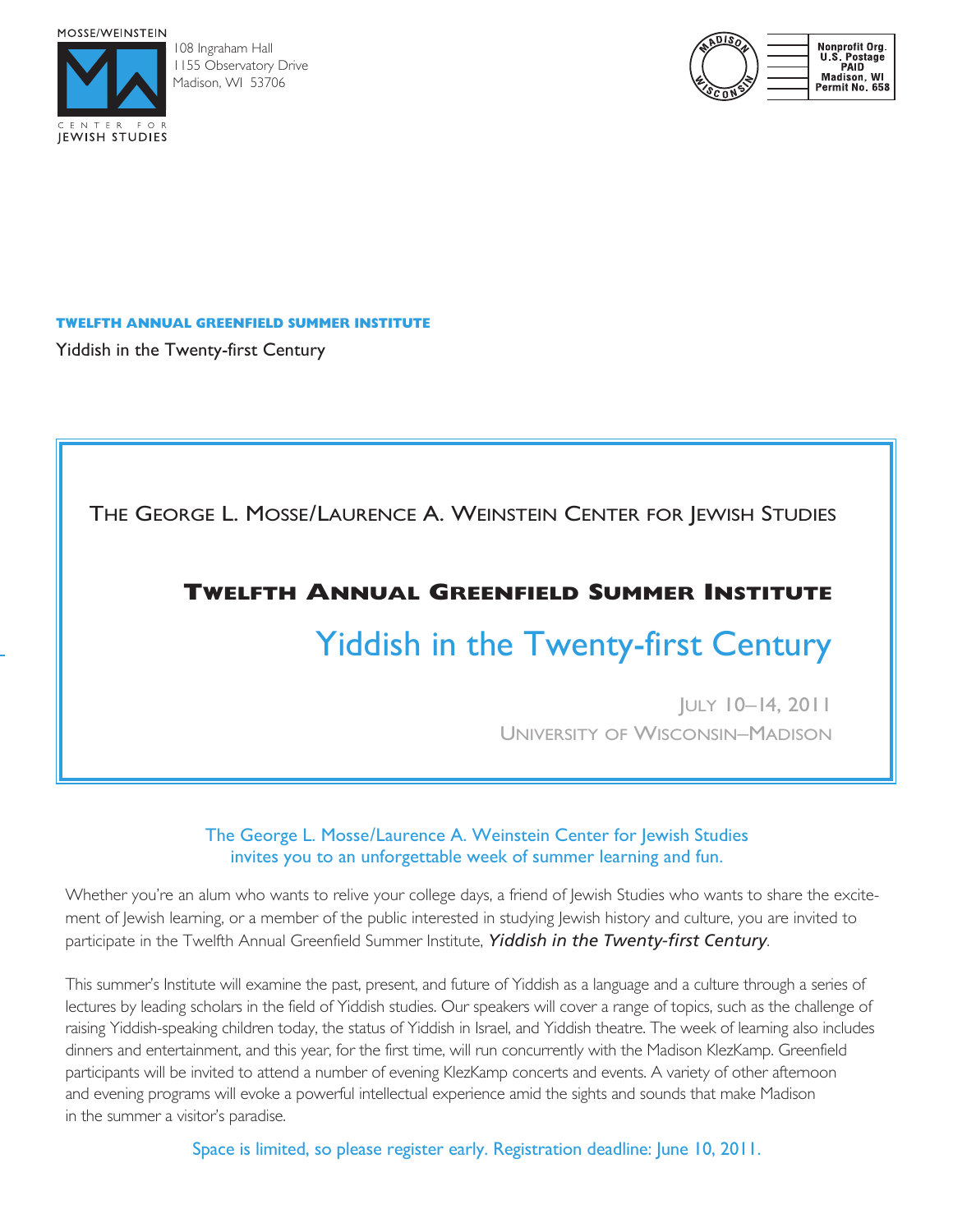# The program

# **Sunday, July 10**

**5–6 p.m. Check in and pick up information packets** Fluno Center

#### **6–8 p.m. Opening Dinner (no charge)**

Fluno Center

Welcome and opening remarks by Pamela Potter, director of the Mosse/Weinstein Center for Jewish Studies.

**All lectures will be held at Grainger Hall, 975 University Avenue, unless otherwise noted.**

# **Monday, July 11**

#### **The Invention and Reinvention of Yiddish**

#### **9 a.m. "The Meaning of Yiddish, Past and Present"**

#### **Jeffrey Shandler,** *Rutgers University*

Over the course of the past century, Yiddish has experienced drastic changes, both in how it is used and in the meaning people invest in the language. This lecture explores how Yiddish has weathered great upheavals and found new places in the lives of people around the world.

#### **10:30 a.m. Break**

#### **10:45 a.m. "Today's Yiddish Literature, from Haredi to Godless"**

#### **Zackary Sholem Berger,** *Publisher, Yiddish House LLC*

This talk will present a brief overview of the fascinating complexities and frustrating weaknesses of today's Yiddish literature, while trying to answer a few deceptively simple questions: Who reads Yiddish? Who writes Yiddish? And what, if anything, is really worth reading in Yiddish today? For that matter, what does "worth reading in Yiddish" even mean?

#### **Noon Lunch on your own**

#### **1:30 p.m. "Frozen Folk Songs: The Forgotten Yiddish Musical Renaissance, and What it Tells Us about the Yiddish Musical Future"**

#### **James Loeffler,** *University of Virginia*

One hundred years ago, a group of young Jewish musicians in Tsarist Russia set out to launch an artistic renaissance in the world of Yiddish music. Trained in Russia's great conservatories as composers, they turned themselves into folklorists to recover the vanishing sounds of the *shtetl*. Their goal was to build a modern Jewish classical music out of klezmer melodies, Yiddish folk songs, and other Yiddish folk traditions. In this talk, Professor Loeffler will retell the history of this forgotten artistic movement. We will hear music from this Yiddish musical renaissance and discuss its implications for understanding the future of Yiddish music in the twenty-first century.

# **Tuesday, July 12**

### **Geographies of Yiddish**

#### **9 a.m. "The Capital of 'Yiddishland'?"**

#### **Kalman Weiser,** *York University*

Litvaks, Galitsianer, Poylishe, Rusishe, Rumenishe: Each "tribe" of Yiddish-speaking Jews had its own reputation reflected in Yiddish folklore and sayings, culinary habits, and, increasingly by the twentieth century, literature, movies, popular music, and even academic research. For the champions of Yiddish culture in Poland in the 1920s and 1930s, the Yiddish language was an all-encompassing, global cultural system—one centered in Eastern Europe but possessing America as its largest "colony." But where lay the capital of "Yiddishland?" For many, the title of "most Yiddish city" belonged to the relatively small and contested multiethnic city of Vilna, the capital of Litvak culture and home to the "best" Yiddish. For others, the much larger and more boisterous "Polish" Warsaw—the metropolis of the European Yiddish press and theatre—was the more fitting locale to be crowned the capital of Yiddish culture. Still others claimed this title for New York City, then home to the world's largest Jewish community and a crossroads for Jews of all "tribes." What lies behind these stereotypes, and what can we learn from them about modern and contemporary Yiddish cultures?

#### **10:30 a.m. Break**

#### **10:45 a.m. "***Di Goldene Pave* **Redux? Yiddish in Israel Today"**

#### **Yael Chaver,** *University of California, Berkeley*

Yiddish is becoming trendy among parts of Israel's population these days. What are the chances for a true revival? This talk will employ the complex history of Yiddish in pre-statehood Palestine and during Israel's six decades of existence to consider the prospects for such a revival.

#### **Noon Lunch on your own**

#### **1:30 p.m. "The Lower East Side Meets Greenwich Village: Yiddish on the New York Intellectual Scene"**

#### **Tony Michels,** *University of Wisconsin–Madison*

Around the turn of the twentieth century, two distinct intellectual communities formed in nearby neighborhoods in lower Manhattan. On the Lower East Side, Russian-born Jewish intellectuals, utilizing the Yiddish language, emerged as leaders of the immigrant Jewish working class. In Greenwich Village, American